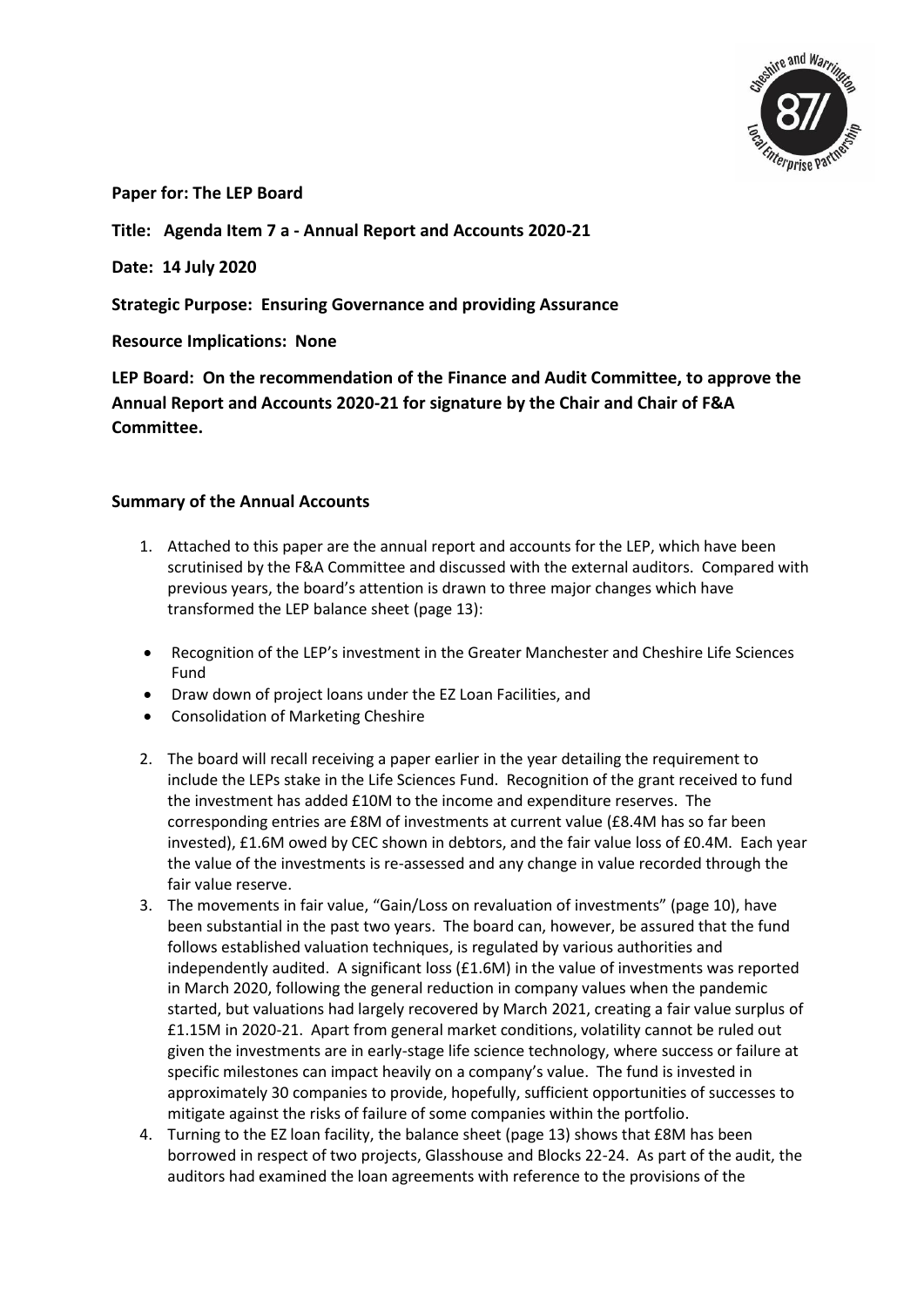accounting standards, FRS102, and concluded that the grants made to EZ projects and associated future flow of business rates could be recognised as intangible assets.

- 5. The corresponding entries to the £8M loan are intangible assets of £5M and £3M included within debtors. The debtor arises because the full value of the project loan has been drawn on Blocks 22-24 and held by CEC until each grant instalment is claimed by the developers. CEC will pay the instalments thus reducing the debtor and increasing the intangible asset value. Because the intangible asset and debtor carry values equal to the amount of the loan, the transactions have no direct impact on the LEP reserves, other than the cost of interest on the loan.
- 6. The board is reminded that the facilities are non-recourse and the local authorities' security for repayment is limited to the future flow of business rates.
- 7. During 2020-21, the LEP has reached two of the criteria (assets and number of employees) that now require it to consolidate Marketing Cheshire. In the accounts this means Marketing Cheshire has been added into the consolidated balance sheet and income statement. The company accounts for Marketing Cheshire will be independently scrutinised by the Finance and Audit committee of Marketing Cheshire before recommending them to the Marketing Cheshire board for approval in September.
- 8. Because the Income Statement (page 10) in the LEP consolidated accounts now includes Marketing Cheshire, the LEP company performance in 2020-21 is as follows:
	- Turnover increased from £3.3M to £4.4M. Additional funds for the Growth Hub (+ £360k), the Pledge (+£40k including NHS Catalyst), the Getting Building Fund (GBF) management fee (+£75k) and funding from the Local Resilience Forum (LRF) (+£50k) contributed to the increase. In addition, grants towards training provided by the Accelerate Programme (+£150k) and towards other projects were funded from retained business rates. An amendment to income recognition, explained later, added £300k.
	- Costs of the Growth Hub, Pledge and Accelerate programmes increased in line with the increased funding, so the additional turnover for those programmes had little effect on operational outturn. However, the GBF management fee and LRF income have been fully recognised in 2020-21 but will be spent mostly in 2021-22. This had the effect of contributing towards an operational surplus in the year. In addition, control of the operational and administrative cost base contributed to a larger overall surplus.
	- On a like for like basis, before investing activities, the operating surplus was £284k compared to £26k in the prior year. The surplus, when added to what we had at the start of year, increased cumulative operational reserves to £580k.
	- A one-off adjustment has also been made to the accounts relating to a matter of income recognition and the LEP approach to core funds received for the development of strategy and plans. Historically, the LEP has deferred recognising the income provided for these activities until costs have been incurred. The auditors' opinion was the evidence for this approach was weak when examining the basis on which funds are provided by MHCLG/BEIS against the accounting standards for income recognition. After considering management's view and discussing several alternatives the F&A committee and deputy s151 officer concluded that the income should be recognised in 2020-21 accounts.
	- The impact of the decision has been to increase income by £312k with a corresponding increase in the operational surplus and reserves. The cumulative figure for operational reserves has therefore risen to £892k. However, this should not be misinterpreted as funds available for future projects because they are, in fact, already earmarked for specific activities. For management accounts, a proportion of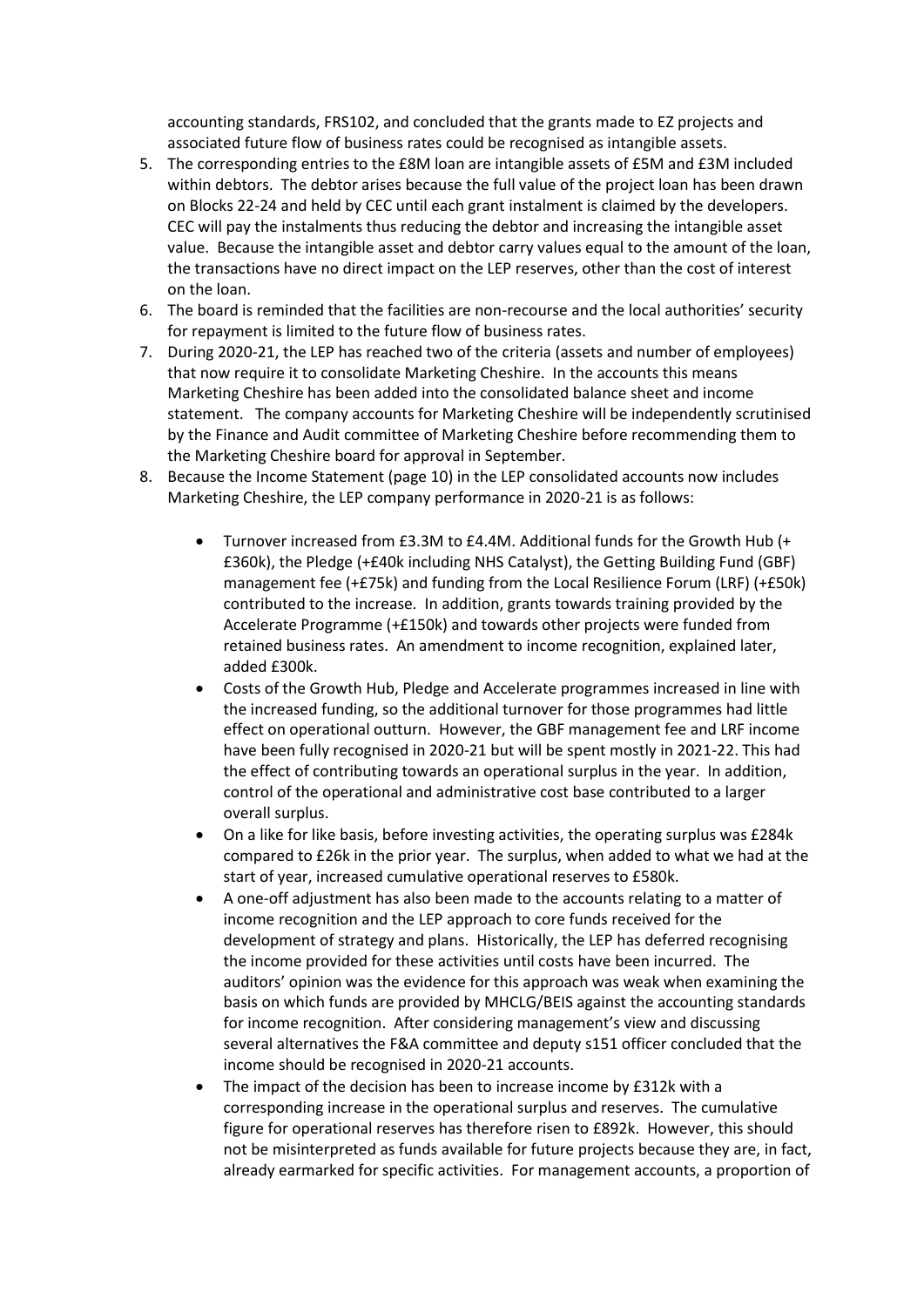the reserves will be reported as "earmarked" reserves and a list of commitments maintained.

9. Marketing Cheshire reported turnover of £0.8M (£1.2M, 2020) and an operating deficit of £51k (surplus £14k, 2020). Year-end reserves were £247k (£298k, 2020)

## **Current and Estimated Level of LEP Reserves 2021-22**

10. The level of reserves held on the LEP Balance Sheet (page 13) has, by recognising the LEPs investing activities, undergone a transformation in 2020-21. As at  $31<sup>st</sup>$  March 2021, the LEP audited accounts present reserves of £10.4M, which are a combination of operating reserves associated with general business and reserves associated with investing activity.

|                      | Reserves from | Reserves from              | <b>Total Reserves</b> |
|----------------------|---------------|----------------------------|-----------------------|
|                      | Operations    | <b>Investment Activity</b> |                       |
| As at 1/4/2020       | 296           | 8,402                      | 8,698                 |
| Surplus for the year | 284           |                            | 284                   |
| One-off Income       | 312           |                            | 312                   |
| recognition          |               |                            |                       |
| Interest payable on  |               | (73)                       | (73)                  |
| <b>EZ Loans</b>      |               |                            |                       |
| Fair Value Surplus   |               | 1,151                      | 1,151                 |
| for the year         |               |                            |                       |
| As at 31/3/2021      | 892           | 9,480                      | 10,372                |
| Of which             |               |                            |                       |
| "earmarked"          | 785           | 9,480                      | 10,265                |

11. The table below separates the company reserves into component parts:

Of the £892k, it is fair to say that a high proportion (£785k) is already "earmarked" including £173k to cover the planned use of reserves, £312k set aside for strategy projects and a policy to maintain a minimum level of reserves of £300k. The investment reserve is ringfenced in the short and medium term, linked as it is with the Life Sciences and EZ loan facilities.

12. In addition to reserves held within the LEP company, we also look to the balance of retained business rates, held by Cheshire East Council on behalf of the LEP, as reserves. The balance at  $31<sup>st</sup>$  March 2021 was £4.13M. This is also, for the most part, already committed. The table below separates the balance of the retained business rates account:

| Cash Balance at 31/3/21 | 4.133   |  |
|-------------------------|---------|--|
| Committed to EZ Grant   | (3,077) |  |
| Committed to Accelerate | (600)   |  |
| Net balance at 31/3/21  | 456     |  |

13. Looking ahead into the current financial year, the level of operating reserves is expected to reduce during the year, because we have a planned budget deficit and because retained business rates reduce until the receipt of annual payments normally received in October and November.